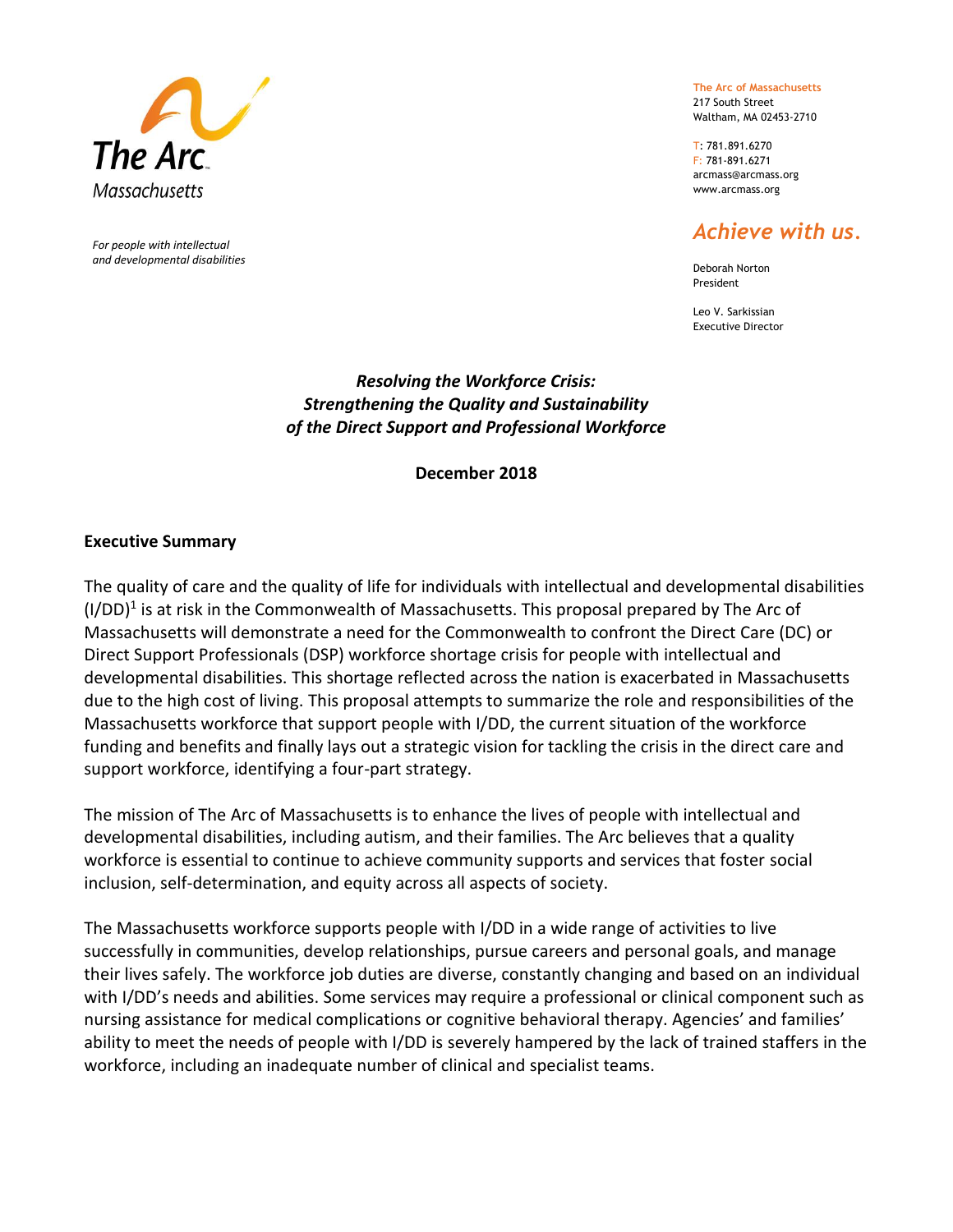Increasingly, nonprofit human service organizations or providers have not been able to offer DSPs and other staff competitive wages and benefits for the demanding work they do to assist and support people with disabilities. These low wages and benefits make the hiring and retention of qualified staff very difficult, with service provider agencies reporting a high turnover rate. Families and individuals with I/DD who seek to hire support staff also struggle. With limited funding sources, they often search for long periods of time to identify and hire qualified staff, only to have the staff move on soon after. An unstable workforce increases underlying costs through greater use of overtime, increased recruitment and training costs, and higher workers' compensation expenses. The cost associated with such turnover is significant for provider agencies, but continual changes in staffing also have a real human impact. People with I/DD have more success when they receive consistent care, which is more challenging to achieve when staff changes so frequently. The National Alliance of Direct Support Professionals states that to have a qualified, competent and stable Direct Support Workforce "…it is critical that DSPs have the competence, confidence and ethical decision-making skills with the guidance necessary to provide quality support, receive compensation that is commensurate with job responsibilities and have access to a career path aligned with ongoing professional development."

An investment in I/DD services is needed to strengthen the employment of DSPs and ensure the stability and quality of services for people with I/DD.

We propose a four-fold strategy to help combat the workforce crisis:

- 1.) A significant investment over the next four years to achieve the necessary entry and mean salary levels and improved benefits to recruit and retain a stronger, more qualified workforce.
- 2.) Innovation and system design improvements, which will not only enhance supports or opportunities but will help offset increased costs for workforce. Innovation and system design improvements could include: implementing the Individuals and Families First program including self or family-directed options; closing existing institutions; employing technology for individuals' advancement and service system improvements; reviewing current state regulations and safeguards for both adequacy and redundancy; and expanding best practices in preparing children or teens for adult life.
- 3.) Implement a blended funding strategy with Department of Developmental Services (DDS) and Medicaid funded entities (MassHealth, One Care Insurers, Accountable Care Organizations, etc.) to develop clinical teams across regions to ensure that agencies, families and other caregivers supporting individuals with I/DD have access to professionals and related equipment for medical, dental and behavioral needs.
- 4.) Address the development of human capital in recruitment, training and retention.

It is imperative that we act now to ensure that the disability community's advancements in civil rights and pursuit of the promise of the U.S. Supreme Court Olmstead decision and the Americans with Disabilities Act (ADA) do not falter due to lack of a supportive workforce, and to ensure that dedicated professionals are enabled to pursue and develop careers in this field. However, specific objectives and implementation methods must rely upon the Commonwealth's leadership in both the Administration and Legislature. The first step is to recognize the significance of the crisis. Next, we ask the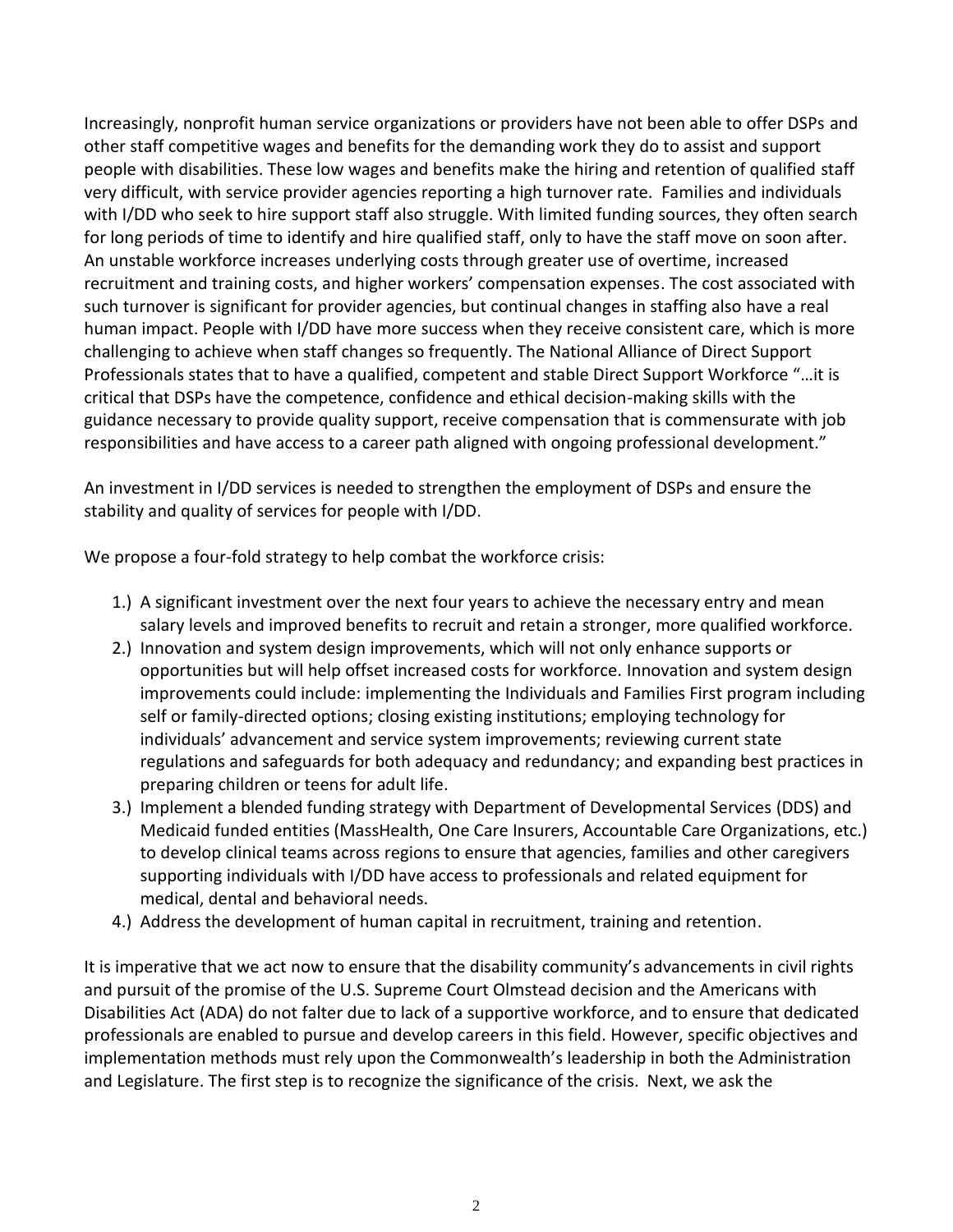Administration to convene policy-makers, stakeholders and the public to develop a plan that will lead to more workers being hired and individuals with I/DD continuing to live their best lives.

People with disabilities and families require our commitment and response: this crisis can be solved.

This paper is divided into the following sections:

- 1. Introduction
- 2. Workforce Roles and Responsibilities
- 3. Present status of workforce funding
- 4. Present status of workforce benefits
- 5. A four-part strategy to address the workforce crisis for persons with I/DD and related conditions
- 6. Conclusion

### **Introduction**

We are facing a severe workforce shortage of Direct Care (DC) or Direct Support Professionals (DSP) and an inadequate pool of qualified clinical specialists in disability services. This workforce crisis has been documented by several different organizations within the disability services field in our state and nationally and has been widely acknowledged for human services in general.<sup>2</sup> It is a major concern at the National Association of State Directors of Developmental Disabilities Services and the trade organizations representing providers. Despite many stakeholders recognizing the problem, we have been slow to make finding and implementing solutions a priority.

Direct Support and Care Professionals play a vital role in our disability services system, as they provide personal care, social support, and physical assistance to individuals with disabilities, including persons with intellectual and developmental disabilities (I/DD) such as Down syndrome, cerebral palsy, autism Prader-Willi syndrome, and other disabilities, in a wide range of activities. The direct services and staff support to people with I/DD and their families is essential to their health, safety and overall well-being.

The Arc of Massachusetts<sup>3</sup> (The Arc) believes that all people "deserve the opportunity for a full life in their community where they can live, learn, work and play alongside each other through all stages of life."<sup>4</sup> DSPs help individuals with I/DD learn independent living skills such as cooking and shopping and make it possible for such individuals to participate in employment and social activities. A qualified workforce is fundamental to facilitate connections with people with I/DD to people, resources, and experiences that foster a full life in the community.

The shortage in the workforce is apparent across all settings including individual and family homes, group homes, employment or day services, recreational settings, and in other public or private provider settings. The annual national turnover rate for the DSP workforce is an "estimated 46%, with about 38% leaving in the first six months and approximately 21% leaving within 6-12 months."<sup>5</sup> Anecdotal feedback and results of a sample group survey of residential, day and home services' providers by The Arc of Massachusetts points to more than one thousand unfilled positions currently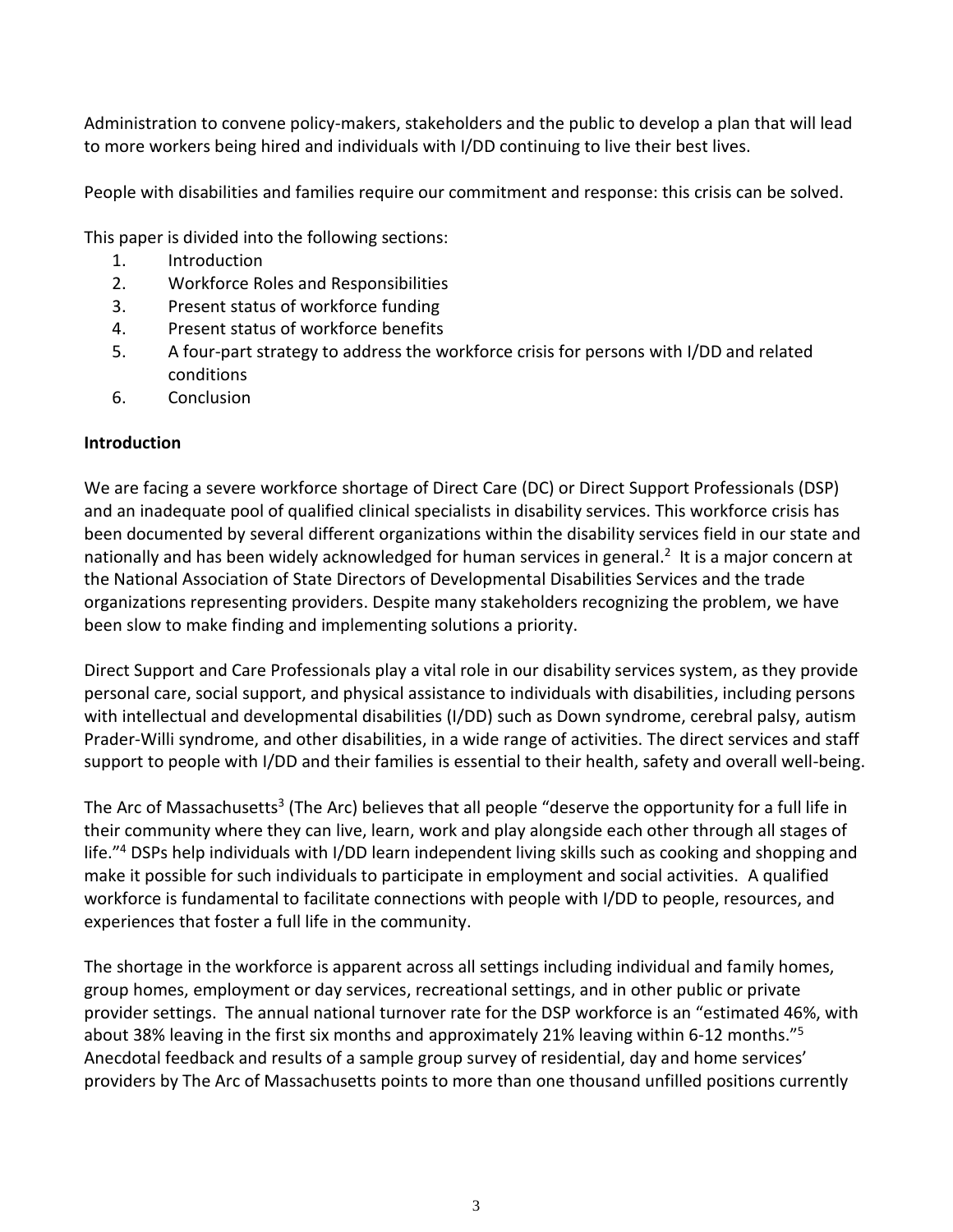for Direct Support Professionals across Massachusetts. As a result, there are significant unmet needs due to lack of staffing. Providers cannot take on new clients because they lack staffing to do so.

Several important factors play a role in the current workforce crisis. According to a study conducted by the UMASS/Donahue Institute entitled, Who Will Care?" 1 in 4 Massachusetts residents are affected by human services.<sup>6</sup> Helping individuals achieve community integration for people with I/DD requires appropriate staff to patient ratios for preparation, coaching and supports, which is impacted by a shortfall of tens of thousands of workers for the human services sector by 2025. 7 One significant factor is that people with I/DD are living longer. Nationally, the number of adults with I/DD aged 60 and older is projected to double from 641,860 in 2000 to 1.2 million people by 2030. 8 In Massachusetts, 6,209 people served by DDS, or about 1 out of every 4 adults, is aged 55 and older.<sup>9</sup>

In addition, incidence rates of developmental disabilities are increasing. According to the US Centers for Disease Control and Prevention (CDC), about 1 in 6 children in the United States had a developmental disability in 2006-2008, ranging from mild disabilities such as speech and language impairments to serious developmental disabilities, such as intellectual disabilities, cerebral palsy, and autism. A CDC report, published in April 2018, states that about 1 in 59 children have been identified with autism spectrum disorder (ASD). This prevalence rate of children with ASD is a 150% increase since 2000.<sup>10</sup> With this growing population, there is an increased demand in the workforce to support the needs of people with  $I/DD$ .<sup>11</sup>

Another factor is the high cost of living in Massachusetts (as well as other states on the East and West coasts). Finally, Massachusetts has a low unemployment rate. Employers of all types are competitively pursuing competent workers by offering higher wages. For decades, a significant portion of our present workforce has been composed of immigrants from several continents including Africa through the H-1B Program, a U.S. Department of Labor immigrant worker program. Recently this federal program has been curtailed and if remedies are not applied soon, our crisis will worsen. Several providers have reported to The Arc of Massachusetts that staff who are law-abiding, visa holders are delayed from entering back into the country after visiting their home country or would-be employees are prevented from entering at all.

Family caregivers also face challenges supporting family members with I/DD. Across the country, family members are key caregivers of 71% of individuals with I/DD.<sup>12</sup> When families, siblings or other relatives are caregivers, supports ought to be provided to allow the caregiver to meet economic needs, minimize stress, and address any crises such as dealing with inadequate medical equipment. The number of aging parents (or siblings) providing care within the home continues to be significantly adding to the crisis. According to the Family Caregiver Alliance, in 25% of these homes, the family caregiver is over 60 years of age.<sup>13</sup> Individuals with I/DD live with lifelong cognitive and, often, other functional impairments. DSPs can provide an invaluable service for the families of individuals with I/DD living at home, allowing parents or guardians to take respite time and/or hold full-time jobs. The earlier supports are provided, the greater the likelihood of cost savings and improved quality of life for all.

Instead families and individuals with I/DD who seek to hire DSPs or other staff themselves experience a frustrating process. First, they must find a staff person with the proper training and knowledge to assist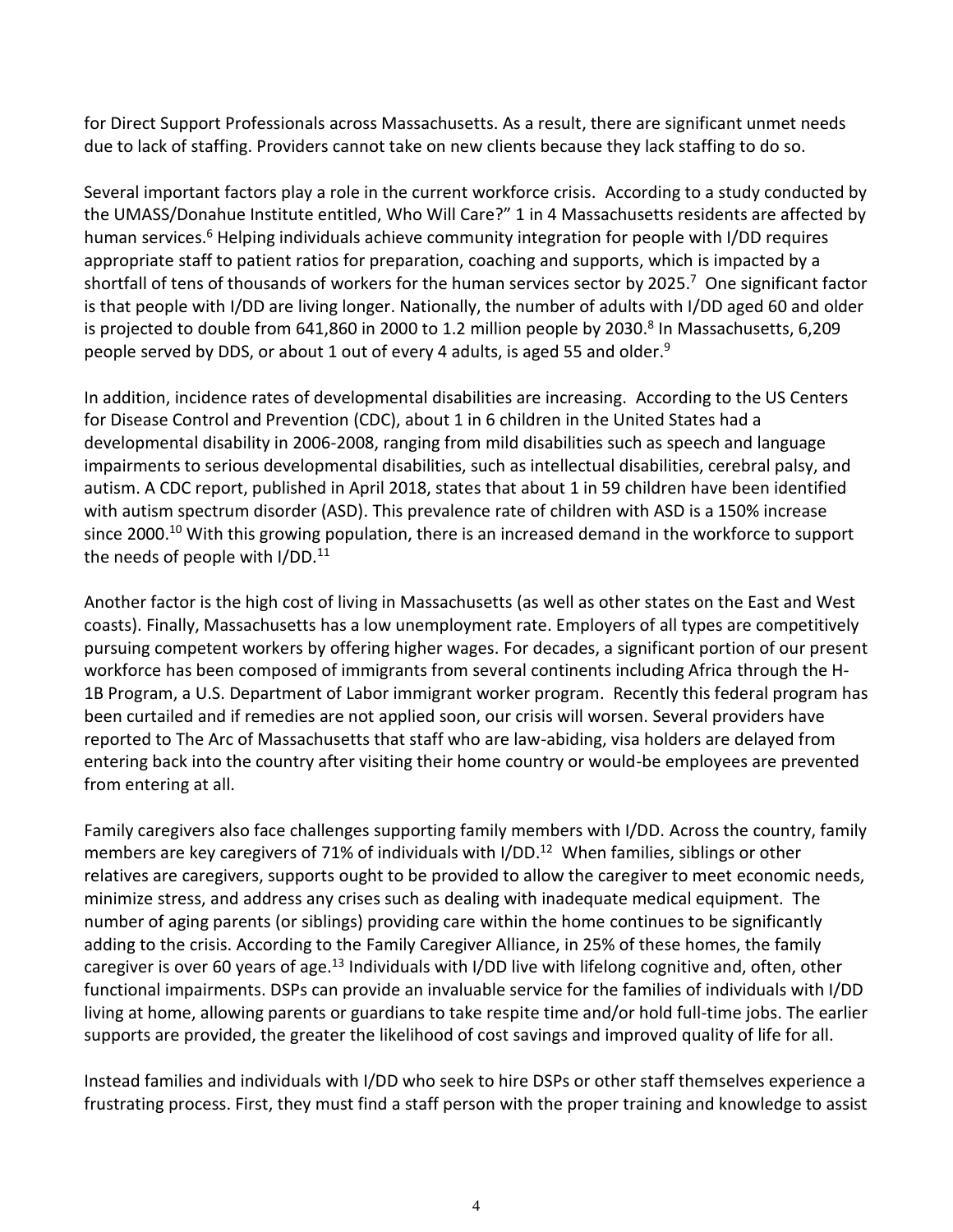them or their family members' specific needs, which can take several weeks or months. If they do find someone, just as they start to feel comfortable and establish an effective working relationship with that person, they often need to be replaced by someone new. Imagine the impact this would have on your well-being. For many people with disabilities and their families, this is a sobering reality.

Addressing the workforce crisis must also include expanding the availability of clinical specialty consultation and urgent response that is presently too limited. Direct support professionals, front line managers, family caregivers and community health care professionals may require specialty support for a variety of reasons such as addressing a health problem to prevent an unnecessary emergency room visit or psychiatric hospital visit or obtaining guidance on best practices and/or care review. In a 2017 publication of Healthy People, which is a literature review and commentary on the adequacy of health care, the authors note, "Clearly, adults with I/DD are a population experiencing health disparities. Health equity will only be achieved for adults with I/DD if identified health disparities are reduced (Healthy People 2020, 2016b)."<sup>14</sup> (The literature review includes The Arc of Mass/BU School of Social Work research report published in Health and Social Work). The clinical teams, which exist in our field, are limited and waiting periods of 18 months have been reported.<sup>15</sup> In addition, the limited availability of units for behavioral health stabilization or medication transitions have been reported. We must effectively address the lack of specialists and clinical teams missing in Massachusetts community services and supports for people with I/DD.

Massachusetts has long been the leader of the nation when it comes to supporting people with I/DD. Among other things, the Commonwealth was one of the first to legislate a public education to all children (preceding federal public law), including those with disabilities, and similarly led the way in closing institutions and integrating people with disabilities into their communities. The Commonwealth has memorialized an "Olmstead plan," based on the U.S. Supreme Court Olmstead v. L.C. decision, which confirms its commitment to promote opportunities for persons with disabilities to live, work, and be served in community-based settings. Unfortunately, the workforce crisis puts Massachusetts's promise of community integration into jeopardy. Without a long-term commitment to repairing and improving the Workforce crisis, the opportunity for people with disabilities to become full citizens and active community members is greatly diminished in addition to putting their health and safety at risk.

## **1. Workforce and Family Caregivers Roles, Responsibilities and Issues**

This section explores the different roles that formal (workforce) and informal (families) play in the support and services of people with I/DD.

Individuals with I/DD need staff who can address a wide range of activities including health care, safety, travel, recreational and living skills. Staff also require skills and training to assist in community integration including communication and social skills. Organizations that provide only custodial care are deficient in their responsibilities. A diverse and wholistic approach to staffing the workforce by provider organizations, individual with disabilities and their families, and state employees is necessary to successfully support and serve the disability population.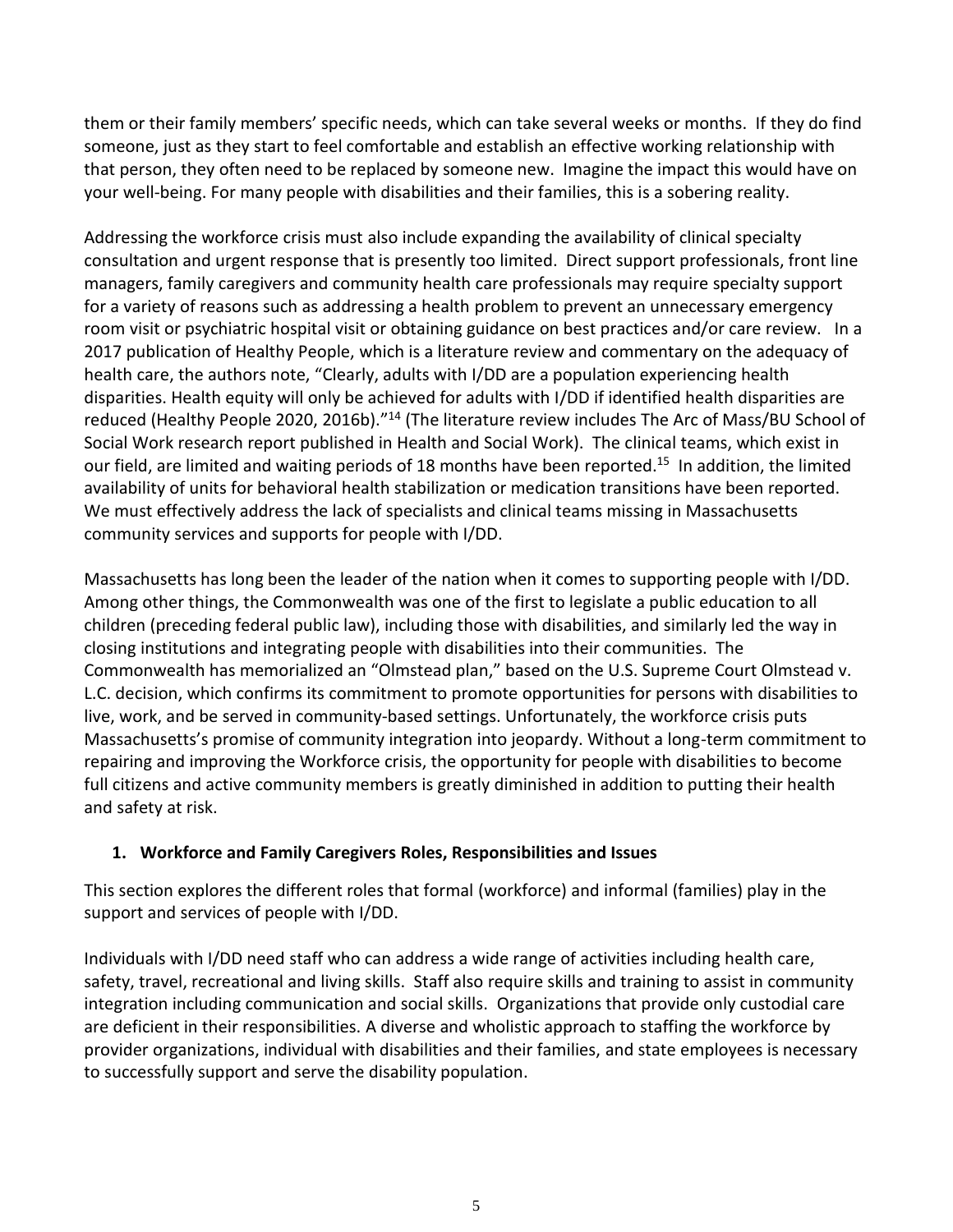Some examples of staff roles include:

- Educator
- Trainer
- Nursing assistant
- Community Connector / Community Living Specialist
- Relationship Builder / Developer / Facilitator
- Plan Developer
- Family Support
- Personal Care Attendant
- Medical Coordinator
- Job Coach / Employment Specialist

Staff often have more specific responsibilities such as helping individuals with activities of daily living (ADL) including self-care such as eating, dressing and mobility. There are also instrumental activities of daily living (IADL) needs such as money management, community activities, nutrition planning, and assisting with paperwork.

In addition, there are children and adults with complex conditions and varied support needs such as acute behavioral conditions and medical conditions requiring nursing care. As well as intellectual impairments that can result in significant global deficits in safely negotiating their daily life.

We also know that the lack of a qualified workforce has serious implications for those with behavioral health needs or complex medical conditions. Some individuals may be sent to correctional facilities or other restrictive settings due to the lack of staff and proper training. Others may end up on ventilator care due to delays in addressing health incidents.

The workforce in our field serves approximately 20,000 adults in day/employment and residential services (including transportation) at the Massachusetts Department of Developmental Services (DDS). We estimate an additional number (non-duplicated) of 22,000 people are served through MassHealth long term supports and services (LTSS). MassHealth may be able to identify a hard number in the future as it fully implements new assessment procedures. The workforce is employed by providers through the purchase of service (POS) system, individuals and families directly and the Commonwealth (DDS only).

This workforce also includes a professional or clinical component. Some of the professional roles are embedded into specific services while others are consultative in nature. Nursing and behavioral therapists are two examples of roles embedded in the daily services of certain individuals. For instance, individuals with complex medical needs may require a full-time registered nurse (RN) due to the level of medical intervention necessary. Licensed practical nurses and/or certified nursing assistants may be able to assist in these settings too. Direct support professionals (DSPs), may be trained in distributing medications (Medication Administration Program (MAP) certified).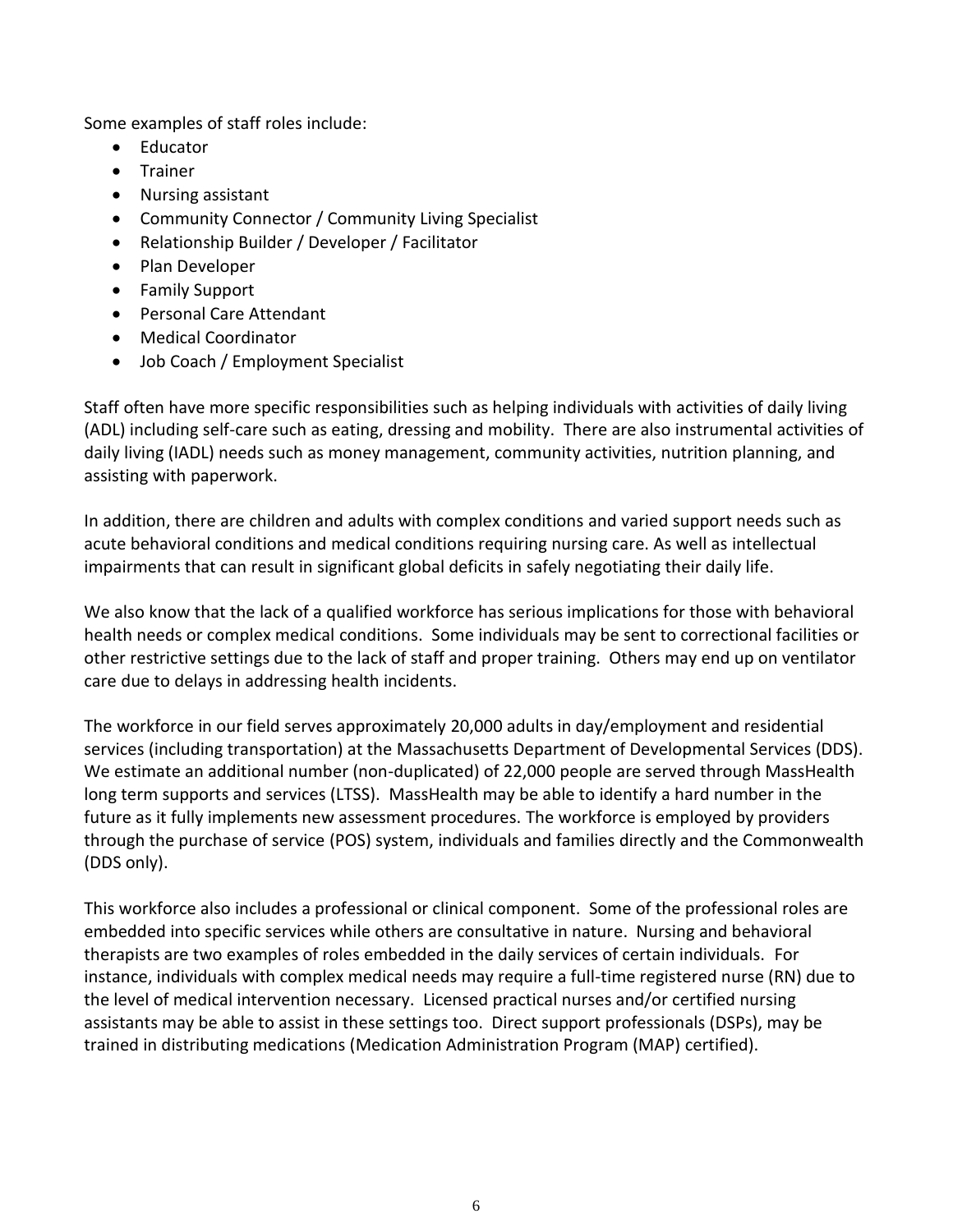The consultative role of the workforce is a cost-effective strategy to provide clinical direction when positions are not embedded for individuals. For example, a Board-Certified Behavior Analyst (BCBA) may be called in when an individual begins to become aggressive for the first time and the staff are unable to understand the cause of the new behavior, medically or otherwise. In other cases, there could be emergencies in homes or work settings where there are no clinical staff and a clinical team could prevent unnecessary use of emergency rooms and hospital settings. The cost of additional staffing due to overuse of relief staff, increased use of emergency rooms and hospitalization is not a small matter. Health care managed care programs will not solve overutilization caused by an unprepared workforce.

Over the course of the past two decades, access to clinical consultation has become dependent on the use of private or public insurance. Consequently, clinical contact is limited both in time and quality. Service providers, which have large groups of people with complex medical conditions can build nursing consultation into their agency over time. However, the access to specialized consultation varies widely in our system. The impact on the individuals' quality of life is diminished without such resources

Family members often perform the functions of informal staff as caregivers to people with disabilities throughout their lives. As noted in the previous section, family caregivers are all too often overutilized, under-valued and an under-funded resource. The 2017 FINDS Survey of Caregivers Community Report found that 95% of family caregivers reported being stressed and nearly 50% reporting being very or extremely stressed. This affects the ability of caregivers to meet their own personal needs, balance family responsibilities, and fulfill professional obligations. Almost all FINDS survey respondents who were employed reported that caregiving had a negative impact on their work, whether it was cutting back their hours, turning down promotions, taking a leave of absence, or giving up work entirely to meet the needs of their loved one. It is critical that family caregivers receive assistance and respite from their caregiving roles to ensure the stability of in-home family supports. Otherwise family caregivers may be forced into seeking residential care for their loved ones. Assisting family caregivers is a cost-saving measure that more importantly allows families to stay together.

Agencies' and families' ability to meet the needs of people with I/DD is severely hampered by a steadily growing workforce crisis. This large and varied workforce must be better staffed and prepared to fulfill the demands of their positions.

### **2. Present Status of Workforce Funding**

Our society has evolved in its acceptance of and respect towards people with disabilities and particularly those with intellectual disabilities. We are still in that process of evolution as reflected in that we tolerate a devaluation of caregiving and supports for our most vulnerable and at-risk population. While police officers, nurses and teachers often come to the top of any list of everyday heroes, and rightly so, unfortunately, the overlooked, direct support professionals provide a service that is often unseen and unrewarded by society. The supports and services needed to actualize community integration continue to be drastically under-resourced and underappreciated.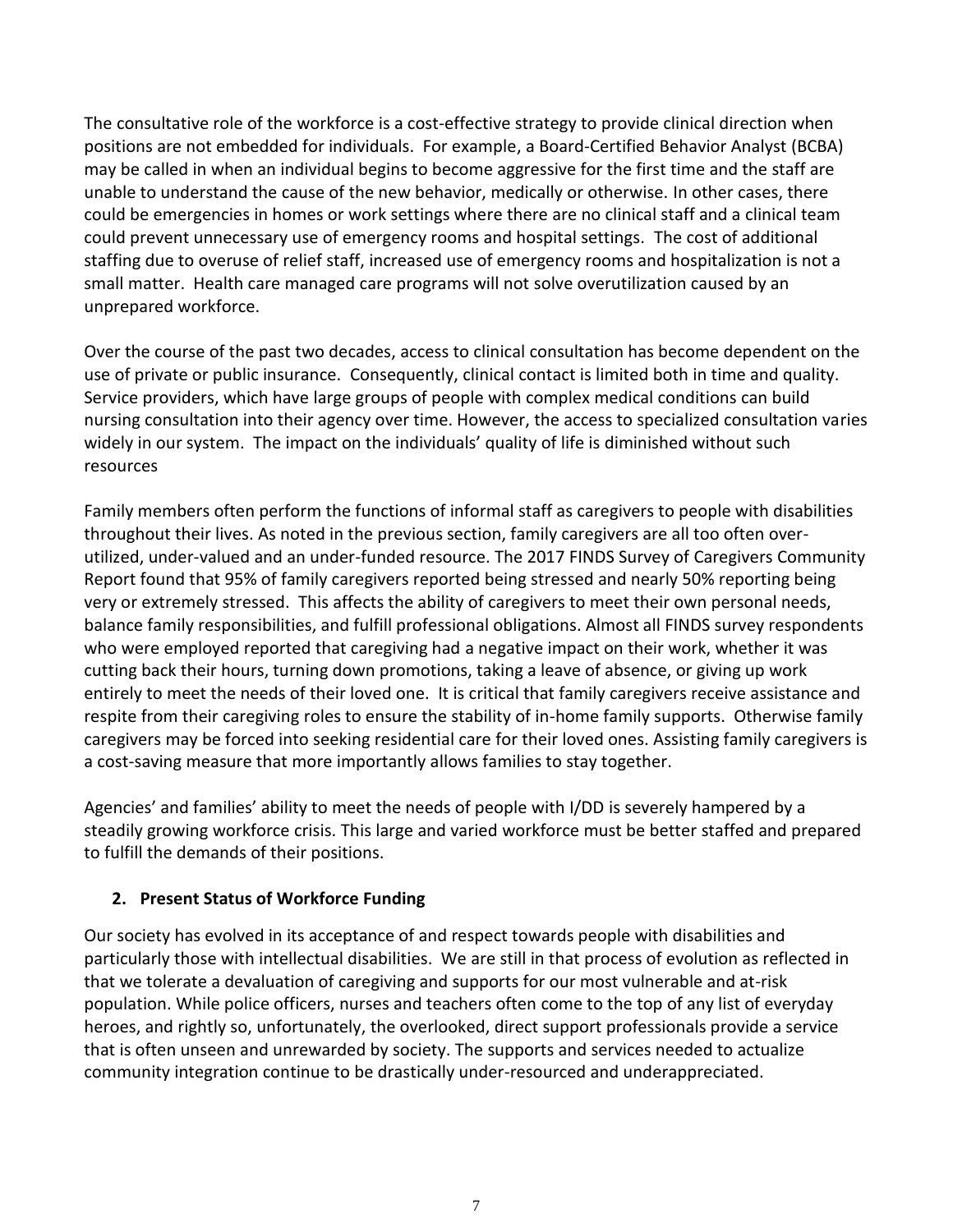The work of DSPs often requires a high level of skill and responsibility to protect the health and safety of individuals with disabilities. They perform demanding jobs and often work long hours, but their wages do not fairly reflect this essential work. The average salary nationally of a DSP is \$8.85 - \$14.08 per hour.<sup>16</sup> Due to the low salaries, DSPs often must receive public assistance and/or work multiple jobs, neither of which is in the best interest in those being served or the DSP.

While both private and public sectors have trouble with staff recruitment, the compensation and benefits are higher for state employees than private (POS) and in-home staff. State agencies can also recruit and hire staff from lower paid private positions due to higher pay and benefits, increasing the gap in the private or purchase of service workforce. Rates of reimbursement to private agencies do not take *market compensation* into account, using outdated pay scale methodology. This reimbursement approach has been a barrier for decades.

The disconnect in market competition for staff is stunning when one compares occupations that require less education and training. For example, Massachusetts 2017 Bureau of Labor Statistics  $(BLS)^{17}$  confirms a mean hourly wage of \$16.53 for food prep workers, \$17.44 for building and ground cleaning staff and \$14.22 for retail workers. Massachusetts nannies average \$17.66/hour. File clerks average an hourly wage of \$17.53 according to BLS and the role requires a high school degree and no other training.<sup>18</sup> This is in comparison to \$13.85/hour mean wage for a personal care aide (general category) in Massachusetts. Direct Service staff or Direct Support Professionals (DSP) in our sector require a minimum of a high school degree and all require specialized training due to the varied care needs of those living with I/DD.

Another factor impacting the ability to recruit and retain staff in disability services is the upward trend in minimum wage in Massachusetts. Today the minimum wage is at \$11 per hour and by 2023, it will reach \$15 per hour. There also are other mandates such as the EMAC, the Sick Pay Law, Workplace Violence Prevention Regulations and, the impending Paid Family Leave, none of which have been factored into the beginning and mean salaries for direct support professionals (DSP) in the disabilities field.

The Direct Care (DC) or Direct Support Professional (DSP) compensation varies across the state from minimum wage to \$15 per hour depending on role and geography. If a person can receive minimum wage of \$15 at Dunkin Donuts down the street, why would he/she apply to do the difficult work, both physically and mentally, of a DSP at the same wage? Given skill requirements this can only hamper recruitment efforts.

The salary gaps are also quite large within the professional workforce and management positions. As an example, hourly rates for a Licensed Practical Nurse (LPN) in Massachusetts can average about \$27/hour<sup>19</sup>and upwards of \$32/hour in other state agencies. However, it is typical for a Registered Nurse (RN) in a community program setting to only be reimbursed between \$23-\$25/hour. In addition, the current average salary for a residential program director in Boston, Massachusetts is \$45,472<sup>20</sup> as compared to a Rehabilitation Director salary nationally of \$117,237 to \$144,234.<sup>21</sup>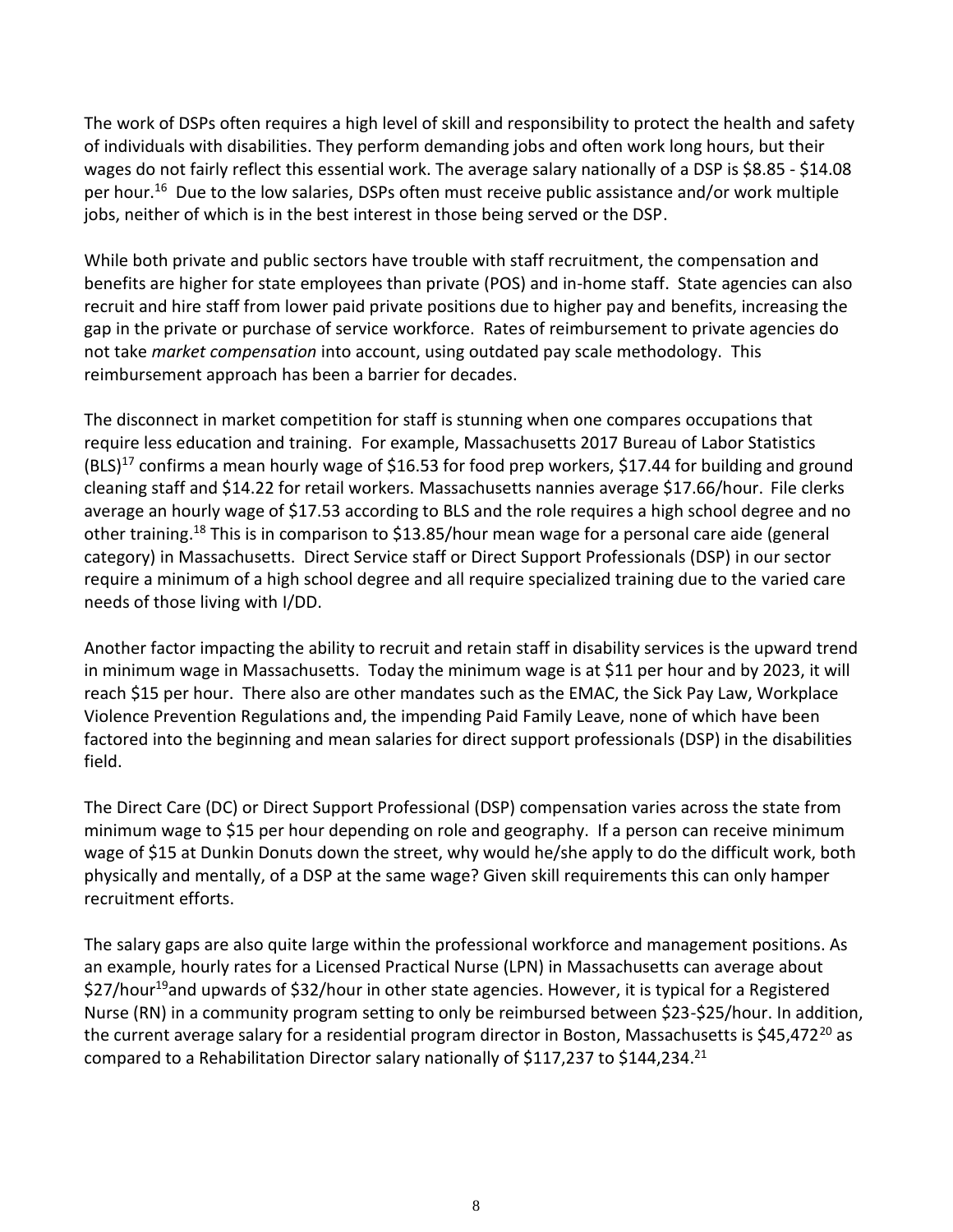The cost of health care has bearing upon compensation too. Funding of services has not kept pace for salaries (or benefits). As health care premium costs increased over the past two decades, agencies have had to choose between raising wages and paying increased health premium costs. The National Council of State Legislatures (NCSL) data from Health Affairs<sup>22</sup> reflects a rise of 100% in family health premiums since 1999 (see next section).

Prior to the establishment of Chapter 257 of the Acts of 2008,<sup>23</sup> there were one rate review in purchase of service programs in 25 years. Despite the initial and ongoing investment in the relatively new law, these increments did not address the gap across the employment market. Additionally, the rate review process is not based on prospective costs. Retention and longevity are critical to our workforce. The positions require learning about individual needs, desires and plans over time. The current established rates do not account for the need for longevity, higher education or clinical skills required for many job functions.

# **3. Present Status of Workforce Benefits**

Typical benefits for the human service workforce are health care, dental care and group life insurance. No or low-cost benefits include 403(b) retirement plans, of which many are non-contributory. Private agency coverage of health care premiums ranges from 50% to 90% of monthly cost. As noted in the previous section, rising health care premiums have not been fully reflected in reimbursement of services. Massachusetts agencies worry about paying for the state's new Employer Medical Assistance Contribution Supplement (EMAC) as many staff are eligible for MassHealth or subsidized coverage at the Connector. One leader confided that their contribution to their disability benefit will end to fund a new family leave mandate. 24

A 2015 article from the Kaiser Family Foundation reported on the rising premium costs: "The amount that people with employer-based insurance pay for premiums has [risen](http://kff.org/health-costs/report/2014-employer-health-benefits-survey/) 212% in the last 15 years, while wages have risen 54% and inflation 43%. Deductibles and other forms of cost sharing have also risen steadily, so much so that about [a quarter of privately insured Americans don't have the savings to pay](http://blogs.wsj.com/washwire/2015/03/11/health-care-deductibles-climbing-out-of-reach/)  [their deductibles.](http://blogs.wsj.com/washwire/2015/03/11/health-care-deductibles-climbing-out-of-reach/)"<sup>25</sup> Unfortunately, many employees will move to other jobs to address the financial crunch given that wages have risen more slowly in the workforce field.

We do NOT expect our workforce to receive the same benefit package as Fidelity Investments, but we include its package to demonstrate the range in health and related benefits in the marketplace. 26

Fidelity offers a variety of benefits to a new employee, which may include:

- Medical Insurance: Provides a comprehensive health insurance plan for employees and their families who work a minimum of 24 hours per week.
- Dental Insurance: Offers a variety of dental services (including preventive, basic, major restorative, and orthodontic treatment) performed by a licensed dentist.
- Vision Insurance: Has coverage for eye exams, savings on glasses and contacts as well as discounts on additional pairs of glasses, non-prescription sunglasses, laser vision correction and more.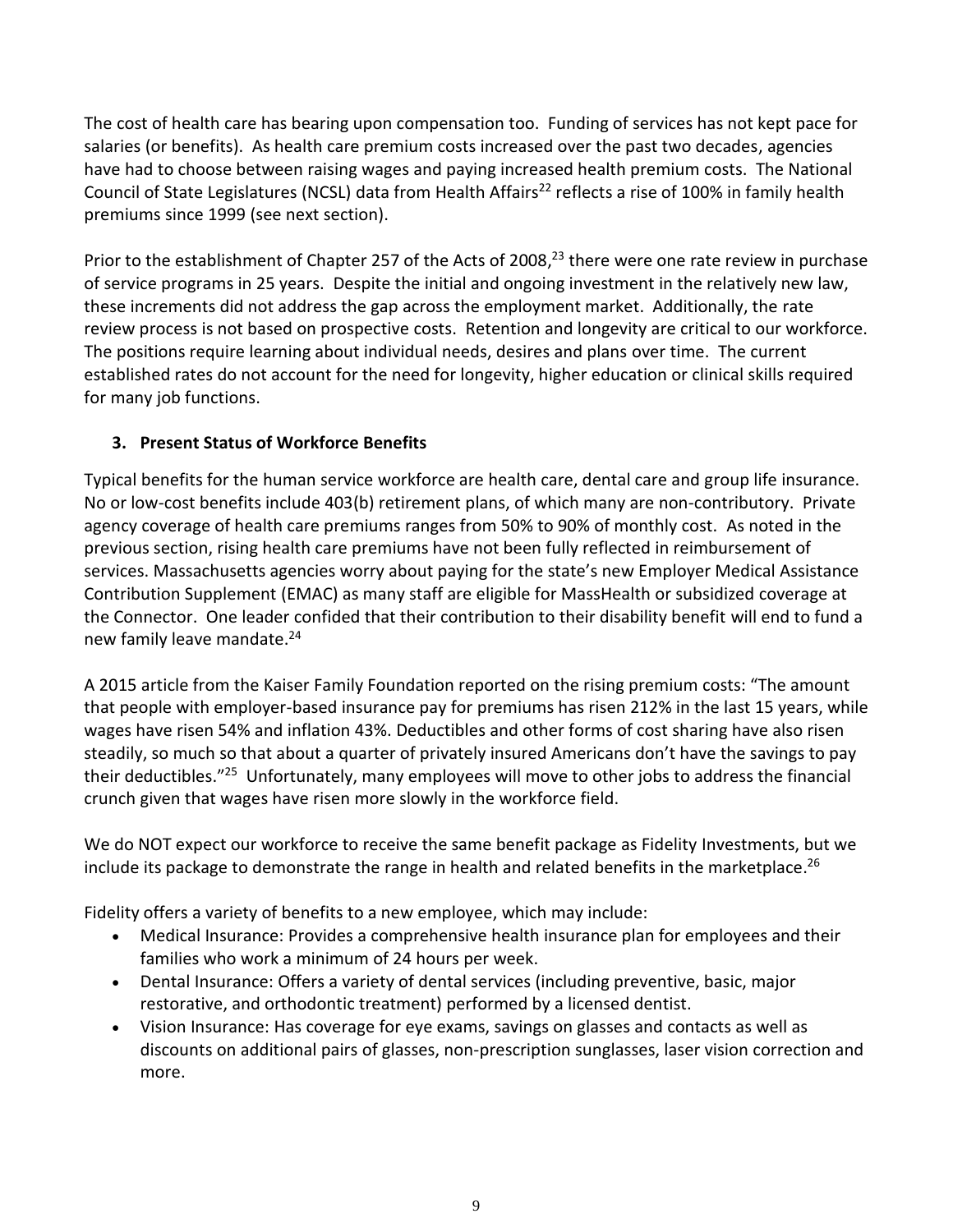- Disability Insurance: Eligibility for full-time employees occurs after 6 months of employment and covers 60% of an employee's base rate of pay.
- 401(k) Retirement Fund: 401(k) contributions deferring from 3% 5% of eligible compensation on a pre-tax and/or Roth after-tax basis. Fidelity makes a dollar-for-dollar company-matching contribution up to the first 7% of the associate's eligible compensation, subject to meeting initial and ongoing eligibility requirements.
- Student loan assistance: Fidelity pays down student loans with up to \$10,000 in contributions.
- Maternity and Paternal leave: 16 weeks of fully-paid maternity leave and 6 weeks of fully-paid paternal leave.
- Additional benefits include but not limited to: Adoption Assistance Program, Backup Dependent Care, Commuter Benefit program, On-site Fitness Centers and Wellness Centers and Subsidized healthy dining.

The costs in recruiting and retaining staff are important to be included in the analysis of the problem of the small amount of benefits offered to the direct support and care workforce. Turnover costs for replacing a direct care provider are estimated to be between \$2,413 and \$5,200.<sup>27</sup> An example of the cost to a state is in New York wherein 2015 the cost of replacing DSP workers was estimated at \$79,804,549 in 2015.<sup>28</sup> Nationally, these costs are estimated at \$2,338,716,600.<sup>29</sup> The workforce employee benefits must be adjusted to better align with the market for comparable entry-level workers and counter the high turnover costs. Further, the Institute of Medicine (IOM) calls for increased pay and benefits for the DSP workforce. The IOM states, "Direct-care workers typically have high levels of turnover and job dissatisfaction due to low pay, poor working conditions, high rates of on-the-job injury, and few opportunities for advancement. To help improve the quality of these jobs, more needs to be done to improve job desirability, including improved supervisory relationships and greater opportunities for career growth. To overcome huge financial disincentives, the committee recommends that state Medicaid programs increase pay for direct care workers and provide access to fringe benefits."<sup>30</sup>

### **4. Four-Fold Strategy to Address the Workforce**

The Arc proposes a four-fold strategy to address the workforce crisis for people with I/DD served by the Commonwealth. However, specific objectives and implementation methods must rely upon the Commonwealth's leadership in both the Administration and Legislature. The first step is to recognize the significance of the crisis which we've summarized above. The second is for the Administration to convene stakeholders so that a plan can be developed and phased in for Fiscal Year 2021 through 2023. The recommendations include an FY'2020 request for increased salaries and fringe in Strategy 1. As families and individuals face the same shortfalls in staff recruitment and retention, DDS and MassHealth leadership under the auspices of the Health and Human Services Secretariat would need to be involved. The planning process would require the involvement of three Joint Committees of the General Court: Children, Families and Individuals with Disabilities, Health Care Financing, and Ways and Means. Invited stakeholders should include provider trade representatives, families, and advocacy groups.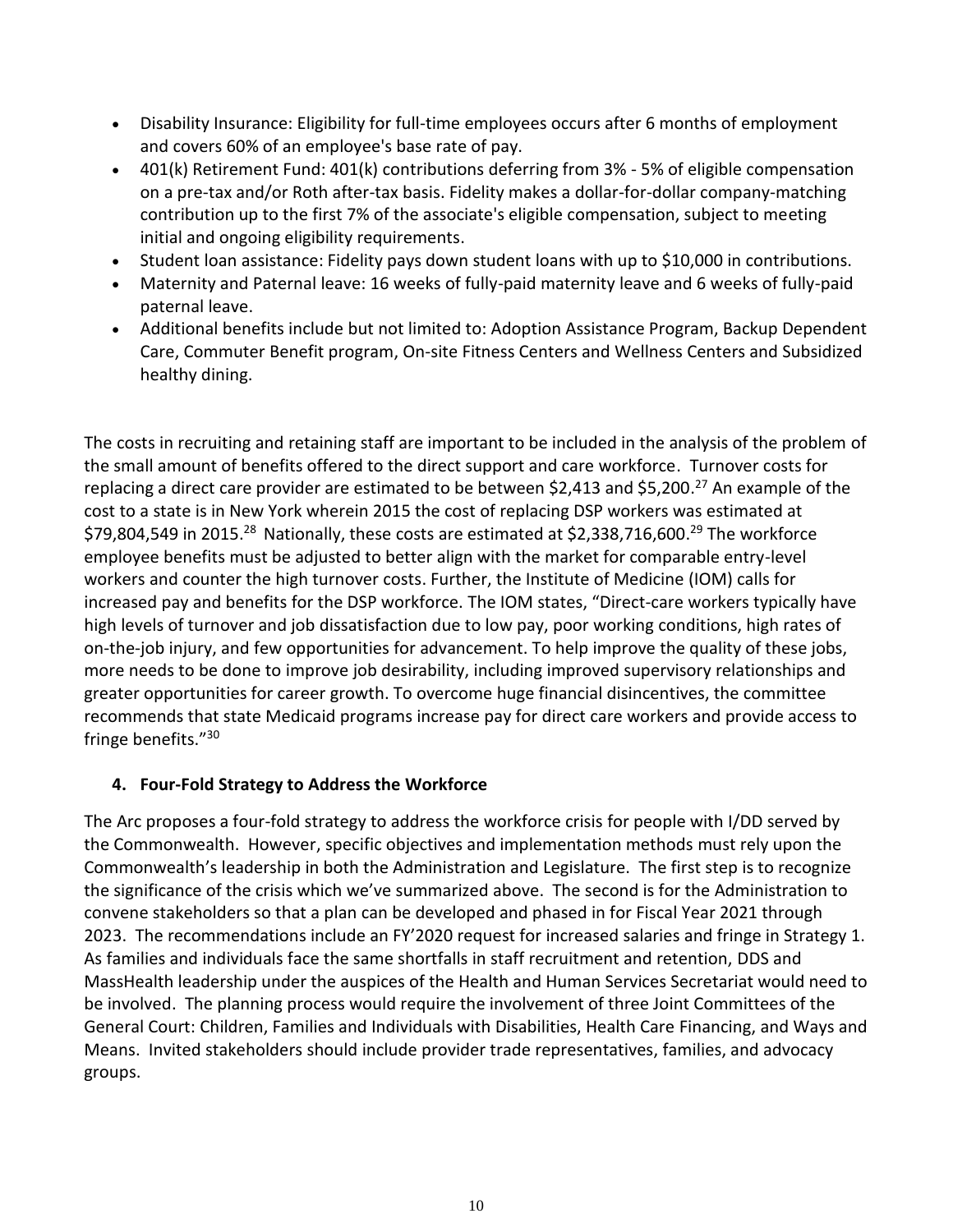We have outlined four key strategies to work toward solving the crisis.

**Strategy 1**: The Workforce requires a significant investment over four years to achieve the following entry and mean salary levels and improved benefits to recruit and retain a stronger, more qualified workforce. We will benefit greatly from reducing the high turnover costs of the DSP workforce, which could be a cost savings of \$19 million. $31$ 

We request an immediate allocation for FY'2020 House 1 budget. The request would be to implement salary increments of \$2 per hour that would be inclusive of compression allowance for managerial/supervisory positions), and a 20% additional allowance for fringe benefits as a stop gap. This allows the field to begin to address the historical rise in health care premiums as well as the Commonwealth's recent policies on minimum wage and other personnel initiatives.

Pay increases and improving benefits are the first and most effective way to deal with this workforce shortage. This will encourage direct support professionals and other human services employees to enter and continue working in community-based support programs. These changes either meet realistic market costs or are slightly lower than other settings where the delta will not discourage employment in our field. It's critical to increase longevity and competencies in our field. Compensations need to be geared to recruit across a competitive market. The compensation would require addressing roles of staff in program management functions and clinical specialists. The funding should address the entire purchase of service (POS) system administered by the Department of Developmental Services (DDS) as well as certain MassHealth programs, which assist people with disabilities including personal care, day habilitation and continuous nursing as negotiated with the Executive branch. The workforce, which addresses individual and family in-home supports, should be included.

### *Wage Targets:*

It is important to set salary targets for professionals in this field. We recommend below three salary targets as examples, subject to the Administration's specific plan with the input of other stakeholders. The three target workforce positions are Direct Support Professional, Frontline Manager and Nurse RN. Other roles such as Psychologist, BCBA or Registered Behavioral Therapist could be determined with appropriate deltas. Addressing market competition should allow agencies to recruit successfully and retain employees so they do not leave for educational, health care or other more lucrative employment settings soon after their training is completed.

The compensation reflects the target salaries to be phased in by *2023* and they are based on salaries in the health and education sectors.

| Role                            | Entry | Mean |
|---------------------------------|-------|------|
| Direct Support Professional     | \$24  | \$32 |
| Front Line Manager              | \$36  | \$40 |
| Registered Nurse - Day or Block | \$36  | \$42 |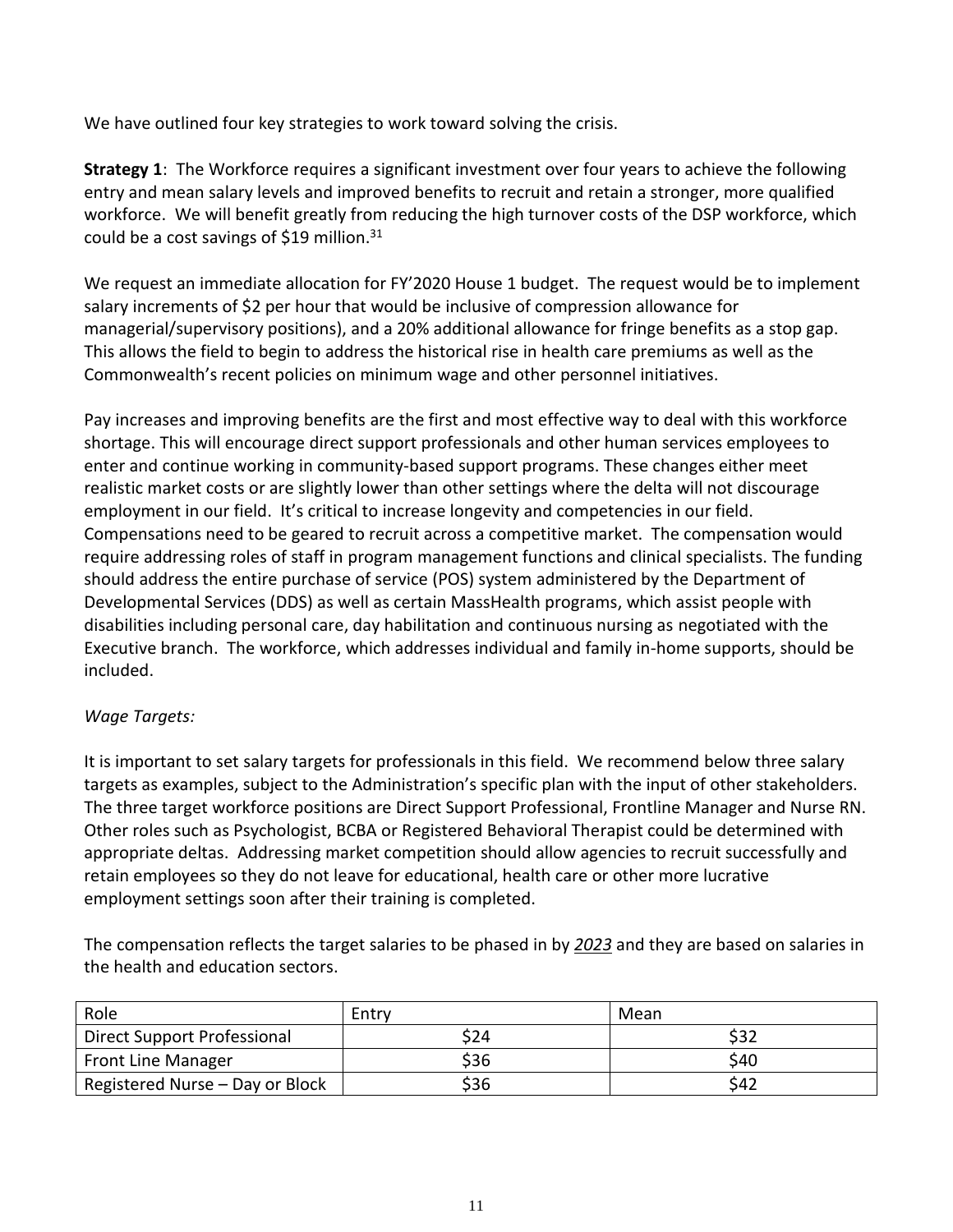For comparison purposes please note that in 2017 the following mean wages were documented by the Bureau of Labor Statistics:

- High School Teacher median annual wage listed as \$59,170 (\$31/hour)<sup>32</sup>
- Health Services Managers median hourly wage listed as \$47.2933
- The RN median hourly wage listed as \$33.65,<sup>34</sup> however, nurses in hospital and outpatient clinics were listed at \$36 per hour.

Possible employee benefits could include:

- Provide reoccurring cost-of-living adjustments In comparison to the other metropolitan areas in the Northeast, the annual increase in total compensation costs in Boston (1.7 percent) was below that of New York and Philadelphia (3.0 percent each). Boston's 1.1-percent gain in wages and salaries during June 2018 was also below that in New York and Philadelphia (2.8 percent each).<sup>35</sup> The Massachusetts Legislature could increase reimbursement rates for service providers to allow salaries more in keeping with the competitive job market that exists in Massachusetts.
- Use competency-based wage incentives to help raise wages to a livable level. Competencybased pay is not pay-for-performance, but instead depends on workers developing and applying competencies to meet certain performance standards.
- Fund the fringe investment for purchase of services and self-direction (individual/family direct hire) to approximate benefits paid in the health care and educational sectors.
- Initiatives to fund tuition credits at public colleges, universities, and technical schools to recruit younger workers.
- Tuition or loan forgiveness, for example, the Loan Repayment Program for Human Service Workers (S.42/H116) proposed state legislation that creates a loan repayment program for human services workers. Another recommendation could be a ten-year loan repayment program, which could begin 6 months after employment, where the employer pays off an employee's entire college/university/technical school debt after a ten-year period of employment.
- Tax credits to be developed to allow retirees on Social Security to benefit from employment in the human services industry.
- Room and board, access to state health care plans, child care, discounts for DSPs at local retailers, transportation that is paid for, subsidized by or provided by the employer.

**Strategy 2:** The Commonwealth should invest in innovation and system design improvements to both enhance the quality of life and to help offset increased costs for the workforce.

- 1. Implement Innovative Practices such as Individuals and Families First, including self or familydirected options:
	- a. Provide a package to caregivers of adults which allows for them to maintain family life while addressing adult needs. For example, Massachusetts DDS successfully operates a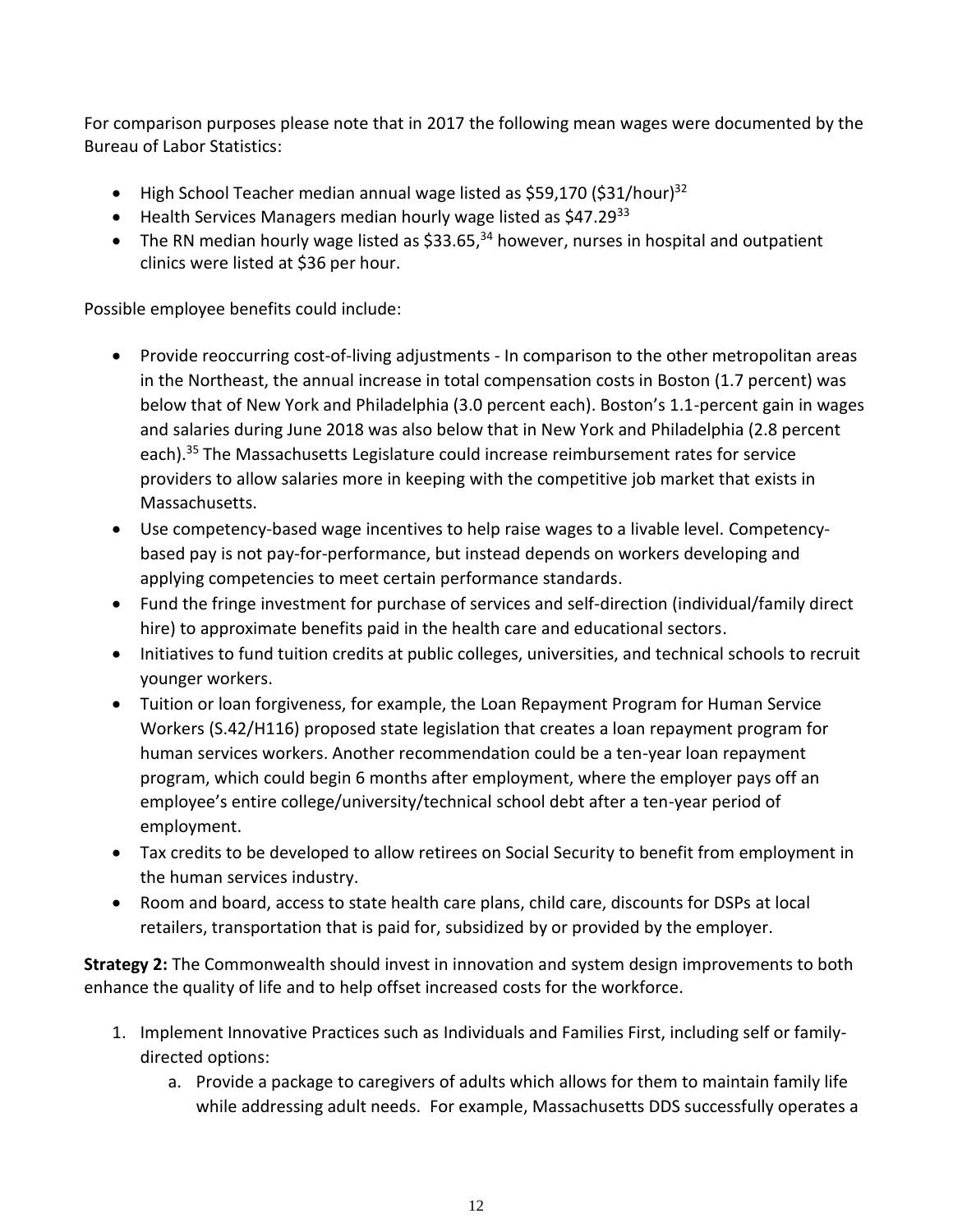partnership for children or teens with the Department of Elementary and Secondary Education (DESE). Despite its cost effectiveness, the program's funding has remained flat since 2010. Similarly, other adult self-directed options have proven to reduce costs. For example, J. who is a thriving, successful adult has less than \$50,000 per year of DDS funding. He would require residential services conservatively estimated at \$160,000 per year if his family didn't agree to be part of a self-directed partnership.

- b. Provide care management to ensure in-home staffing, Durable Medical Equipment (DME), other resources, access to clinical teams, and conduct timely caregiver fatigue assessment and intervention;
- c. Expand self-directed options for adults by
	- i. Enhanced employment and day services,
	- ii. Building upon state plan LTSS Services (wrap around with DDS funding), in effect expanding DESE-DDS type supports for adults,
	- iii. Enhance resources for supported and/or shared-living programs so more people can receive individualized support or placement services in their own apartments, in the family home or other shared living setting. This includes ensuring the availability of other professionals as well as access to consultation and respite if needed. For example, Georgia offers up to 30 days of "alternate care" to the shared living provider to minimize caregiver fatigue.
	- iv. Through Home and Community-Based Services (HCBS) waivers, permit legal guardians to be eligible for compensation for caregiver services.
- d. Develop access to additional life or job coaching as needed so individuals will not fear semi-independent options.
- 2. Close existing institutions.
- 3. Implement Technology for individuals' advancement and service system improvements including:
	- a. Tools for communication, safety, travel; in short, all activities of daily living;
	- b. Medical/assistive devices or tools, which can better anticipate needs, desires, and emotions of people with I/DD;
	- c. Video and telehealth for consultation;
	- d. Other tools, which can enhance supports and/or minimize the need for staff presence.
- 4. Review regulations and safeguards for both adequacy and redundancy Ask constituents who are supported by state services such as individuals with I/DD and their families, agencies, and others to share their feedback about which regulations are working or not working for them and why. These recommendations could be reviewed by a committee to review and identify those for further action.
- 5. Develop a task force for elementary and secondary schools in the Commonwealth composed of leaders and innovators in the field through DESE, local educational agencies and adult services professionals with the goal to expand best practices in preparing children or teens for adult life. Every year a teen can remain in the family home and his community, costs for residential supports are deferred even with enhanced family support. Involve representatives of the Joint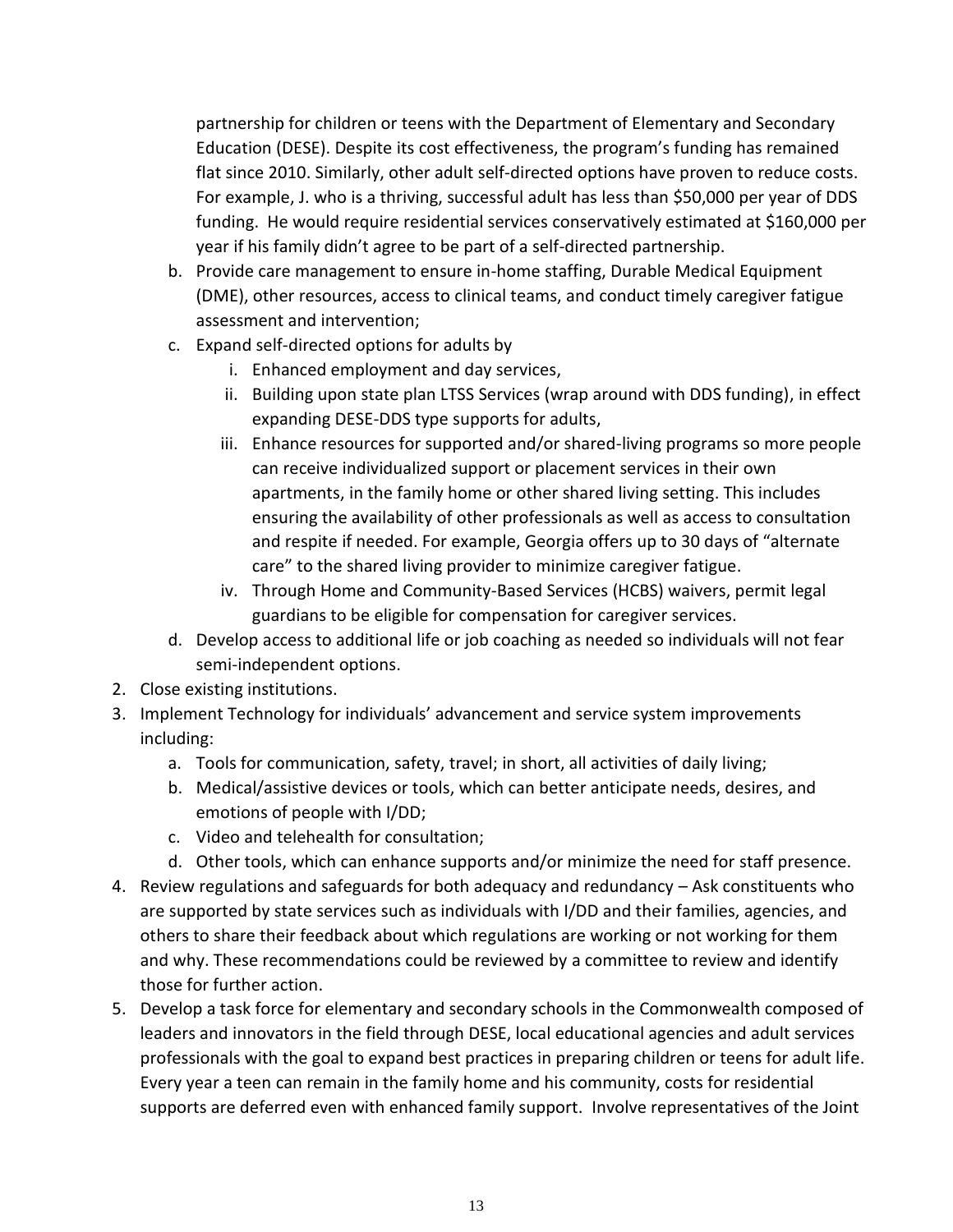Committee on Education, Children, Families and Persons with Disabilities and the Ways and Means Committees of the Legislature.

Appendix B is included to demonstrate estimates of potential cost savings of recommended strategies.

Although part of strategy one (1), we repeat that addressing recruitment and quality of our workforce will result in hidden cost savings including:

- Reduction of unnecessary emergency room use and hospitalization (latter when staff miss early signs or health care consultation is unavailable)
- Proactively recognizing antecedents to problematic behaviors before they become acute
- Staff learning to communicate effectively with the persons they support
- Increasing independence of those supported so that staffing levels may be reduced
- Finding generic or community options to supplement tax supported services

**Strategy 3:** The Commonwealth should implement a blended funding strategy with DDS and Medicaid funded entities (MassHealth, One Care Insurers, Accountable Care Organizations, etc.) to develop clinical teams across regions to ensure that agencies, families and other caregivers supporting individuals with I/DD have access to professionals and related equipment for medical, dental and behavioral needs. The following are our suggestions to achieve this funding strategy:

- 1. Expand the current clinical team capacity to develop five regional teams composed of appropriate consultants.
- 2. Provide support to family caregivers and agencies including assessment and intervention and response to urgent needs. (This may require an evaluation of the present DDS state operated model and the Reach program.)
- 3. Provide consultation to health care practitioners (medical, dental, behavioral and rehabilitative) in the community to better respond to constituents with I/DD. Conduct a review of The Arc's Operation House Call as a possible model.
- 4. Consider addressing staff requirements for family support centers (Intensive Flexible Family Support Services (IFFS) or other program) to assist in care management.

See the accompanying Appendix A, which is a more detailed discussion of Strategy 3.

**Strategy 4:** The Commonwealth should address the development of human capital in recruitment, training and retention and account for the same in the rate setting process.

- 1. Review existing allocations for purchase of service and self-directed contract agreements to ensure adequate support for these functions (e.g., orientation of and annual training costs of staff).
- 2. Pilot a regional or other employment collaborative for workforce recruitment as an alternative for agencies and families or individuals managing self-directed services.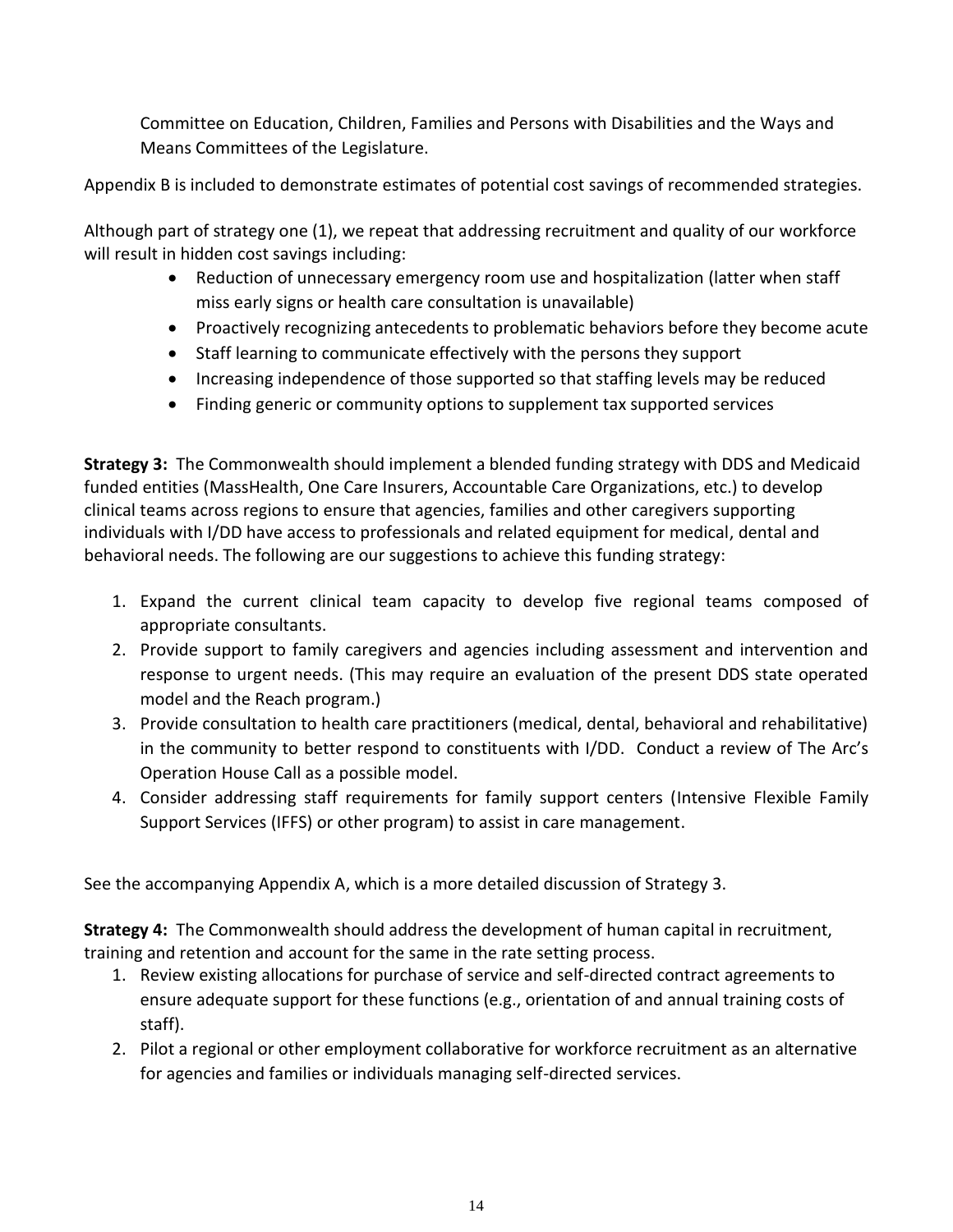- 3. Develop alternative certification standards so that all potential staff, including in-home, have qualitative training in core values and human rights of persons with disabilities. Insure rates cover the cost of certification for required skills with financial recognition of advanced certifications.
- 4. Staff training needs to address values to ensure that staff become aware of any bias toward people with disabilities, which limits efforts toward independence and choice making.
- 5. There must be accountability for implementation of staff training in person or online. To provide successful training opportunities, there must be consideration of corollary training costs for staff overtime or paying for relief staff during training time. Staff should be relieved of their shifts rather than asked to work additional hours, which could conflict with other employment or family needs.
- 6. Agencies in the field must develop career paths that fit their size and organizational structure. Addressing compensation of staff, which includes all the levels related to the management of supports and services will insure that promotions with increasing responsibility are a desired goal for staff in the disability services field.

### **Conclusion**

Massachusetts has long been the leader of the nation when it comes to supporting people with I/DD. Among other things, the Commonwealth was one of the first to legislate a public education to all children (preceding federal public law), including those with disabilities, and similarly led the way in closing institutions and integrating people with disabilities into their communities. The Commonwealth has memorialized an "Olmstead plan," based on the U.S. Supreme Court Olmstead v. L.C. decision, which confirms its commitment to promote opportunities for persons with disabilities to live, work, and be served in community-based settings. A vital part of people with disabilities achieving equality and meaningful community integration is through the supports and services of the DSP workforce.

Unfortunately, the current workforce crisis puts Massachusetts's promise of community integration into jeopardy. Without a long-term commitment to repairing and improving the workforce crisis and retaining adequate DSP staffing, the opportunity for people with disabilities to become full citizens and active community members is greatly diminished in addition to putting their health and safety at risk.

In addition to these recommendations, which require a task force to develop a specific plan for phasing in over four years, we respectfully request an immediate allocation for FY'2020 House 1 budget. The request would be to implement salary increments of \$2 per hour (inclusive of compression allowance for managerial/supervisory positions), and a 20% additional allowance for fringe benefits as a stop gap. This allows the field to address the historical rise in health care premiums as well as the Commonwealth's recent decisions on minimum wage and other personnel initiatives.

Individuals and families need and deserve a dedicated professional human services workforce. We believe our recommendations are sound and address the heart of this problem, which although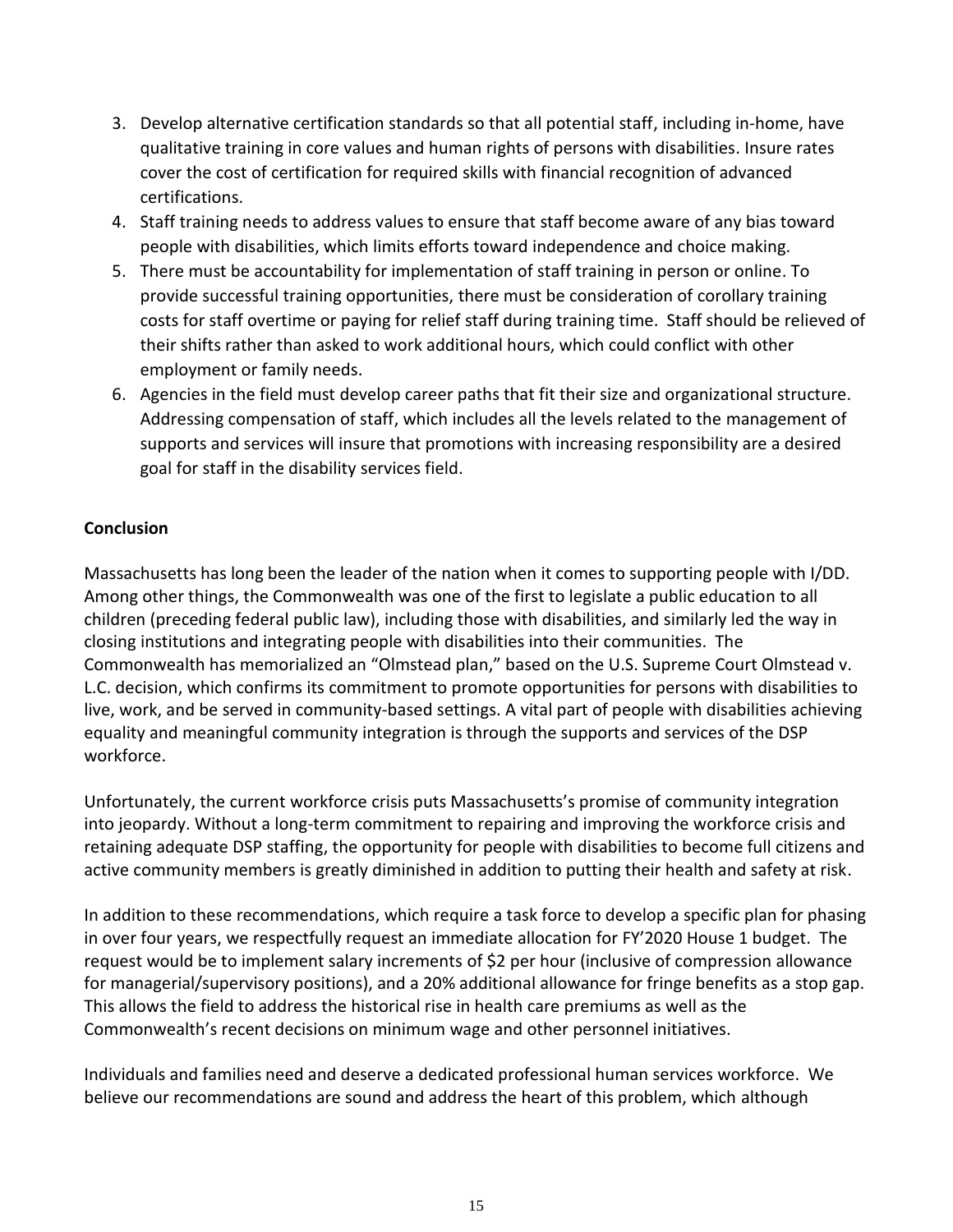occurring across the nation, must be solved on the state level. Specific objectives and implementation methods must rely upon the Commonwealth's leadership in both the Administration and Legislature. The first step is to recognize the significance of the crisis. Next, we ask the Administration to convene policy-makers, stakeholders and the public to develop a plan that will lead to more workers being hired and individuals with I/DD continuing to live their best lives.

People with disabilities and families require our commitment and response: this crisis can be solved.

### **A Product of The Arc Steering Committee on Policy and Advocacy By Leo V. Sarkissian, Ellen Taverna and Janet Rico with contributions from members**

[%20hyperlinked%20version.pdf;](https://cqrcengage.com/ancor/file/ZuL1zlyZ3mE/Workforce%20White%20Paper%20-%20Final%20-%20hyperlinked%20version.pdf) National Core Indicators Project, Staff Stability Survey Report, 2016-

7 *Id.* at 1*.*

 $\overline{\phantom{a}}$ 

[http://www.nasddds.org/uploads/webinars/StateoftheStates\\_Braddock\\_Hemp\\_ChartsNASDDDSResearch.pdf.](http://www.nasddds.org/uploads/webinars/StateoftheStates_Braddock_Hemp_ChartsNASDDDSResearch.pdf)

<sup>&</sup>lt;sup>1</sup> Throughout this document the abbreviation I/DD will be used when referring to individuals with intellectual and developmental disabilities including autism.

<sup>&</sup>lt;sup>2</sup> American Network of Community Options and Resources (ANCOR), Addressing the Disability Services Workforce Crisis of the 21st Century, 2017, [https://cqrcengage.com/ancor/file/ZuL1zlyZ3mE/Workforce%20White%20Paper%20-%20Final%20-](https://cqrcengage.com/ancor/file/ZuL1zlyZ3mE/Workforce%20White%20Paper%20-%20Final%20-%20hyperlinked%20version.pdf)

[https://www.nationalcoreindicators.org/upload/core-indicators/2016\\_Staff\\_Stability\\_Survey\\_Report\\_Final.pdf,](https://www.nationalcoreindicators.org/upload/core-indicators/2016_Staff_Stability_Survey_Report_Final.pdf) with The National Association of State Directors of Developmental Disabilities Services (NASDDDS); Amy Hewitt et al., The Direct Support Workforce Crisis, Impact Brief, Vol.31, 1., University of Massachusetts Donahue Institute, UMass Dartmouth, Providers' Council. "Who Will Care? The Workforce Crisis in Human Services," February 2017. [http://www.donahue.umassp.edu/our-publications/who-will-care-the](http://www.donahue.umassp.edu/our-publications/who-will-care-the-workforce-crisis-in-human-services)[workforce-crisis-in-human-services.](http://www.donahue.umassp.edu/our-publications/who-will-care-the-workforce-crisis-in-human-services)

 $3$  The mission of The Arc of Massachusetts is to enhance the lives of people with intellectual and developmental disabilities, including autism, and their families. We fulfill this through advocacy for community supports and services that foster social inclusion, selfdetermination, and equity across all aspects of society.

<sup>4</sup> From Life in the Community Summary Statement at [https://www.thearc.org/who-we-are/position-statements/life-in-the-community.](https://www.thearc.org/who-we-are/position-statements/life-in-the-community)

<sup>5</sup> Workforce turnover cited at https://cl.ici.umn.edu/node/6 (ICI at the Univ. of Minnesota, Workforce report in partnership with ANCOR). <sup>6</sup> University of Massachusetts Donahue Institute, UMass Dartmouth, Providers' Council. "Who Will Care? The Workforce Crisis in Human Services." February 2017. Retrieved a[t http://www.donahue.umassp.edu/our-publications/who-will-care-the-workforce-crisis-in-human](http://www.donahue.umassp.edu/our-publications/who-will-care-the-workforce-crisis-in-human-services)[services.](http://www.donahue.umassp.edu/our-publications/who-will-care-the-workforce-crisis-in-human-services)

<sup>8</sup> Heller, T. et al (2010). Impact: Feature Issue on Aging and People with Intellectual and Developmental Disabilities, 23(1). U. of Minnesota, Institute on Community Integration.

<sup>9</sup> Massachusetts Department of Developmental Services 2014 Mortality Report (published 2017). Prepared by the Center for Developmental Disabilities Evaluation and Research (CDDER).

<sup>&</sup>lt;sup>10</sup> About 1 in 59 children has been identified with autism spectrum disorder (ASD) with a prevalence rate increase of 150% since 2000 according to estimates from Centers for Disease Control and Prevention's (CDC) Autism and Developmental Disabilities Monitoring (ADDM) Network. Retrieved on November 13, 2018 at [https://www.cdc.gov/ncbddd/autism/data.html.](https://www.cdc.gov/ncbddd/autism/data.html)

 $11$  People with I/DD age in a similar manner as the general population, but age-related changes may appear at much younger ages. The average onset of age-related changes in the general population is 65-70 years; in people with IDD, age-related changes may occur early as 45-55 years. Certain medical conditions such as some types of cancer, diabetes, dementia or Alzheimer's disease, osteoporosis and mobility impairment are more common in people with IDD as they age.

<sup>&</sup>lt;sup>12</sup> Braddock, et al., (2015). "The State of the States in Intellectual and Developmental Disabilities, Emerging from the Great Recession." Washington, DC: American Association on Intellectual and Developmental Disabilities. Retrieved at

<sup>13</sup> Family Caregiver Alliance website: Caregiver Statistics: Demographics https://www.caregiver.org/caregiver-statistics-demographics (October 12, 2018), citing Heller, T. (2011). Strength for Caring: Older Adults with Developmental Disabilities and Their Aging Family Caregivers.

<sup>&</sup>lt;sup>14</sup> Heather J. Williamson et al., Health Care Access for Adults With Intellectual and Developmental Disabilities: A Scoping Review, OTJR: Occupation, Participation and Health, July 13, 2017.

<sup>&</sup>lt;sup>15</sup> Conversation with board members of Assoc. Developmental Disabilities Providers (ADDP), noting that REACH clinic and Dr. J. Moran have wait periods of 18-months, September 28, 2018, Waltham, MA.

<sup>&</sup>lt;sup>16</sup> Direct Support Staff or Professional (DSP) – U.S. hourly rate range is \$8.85 - \$14.08 with mean being \$10.88/hour Payscale Average Direct Support Professional Hourly Pay, [https://www.payscale.com/research/US/Job=Direct\\_Support\\_Professional/Hourly\\_Rate](https://www.payscale.com/research/US/Job=Direct_Support_Professional/Hourly_Rate) Retrieved on October 30, 2018 at 10:00 am.

<sup>&</sup>lt;sup>17</sup> Data for various employment categories can be found a[t https://www.bls.gov/oes/current/oes\\_ma.htm#21-0000,](https://www.bls.gov/oes/current/oes_ma.htm#21-0000)